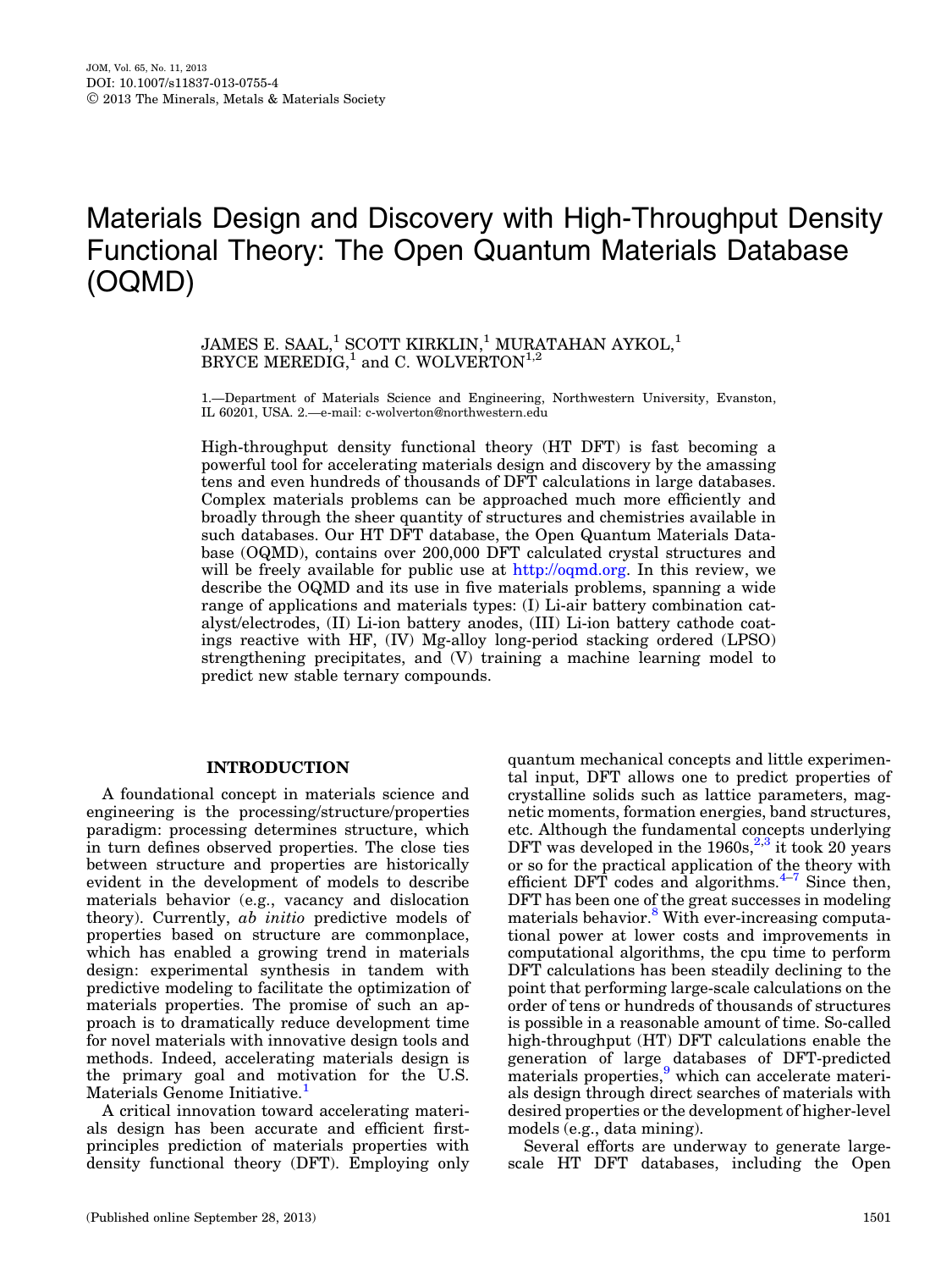<span id="page-1-0"></span>Quantum Materials Database  $(OQMD)$ ,<sup>[10](#page-7-0)</sup> the Materials Project, $11$  the Computational Materials Repository, $^{12}$  $^{12}$  $^{12}$  and AFLOWLIB.<sup>13</sup> We have developed the OQMD, which is an extensive HT DFT database consisting of DFT predicted crystallographic parameters and formation energies for over 200,000 experimentally observed International Crystal Structure Database  $(ICSD)^{14,15}$  $(ICSD)^{14,15}$  $(ICSD)^{14,15}$  and theoretical prototype structures, discussed in more detail in the section titled "The OQMD and DFT Accuracy". An important feature of the OQMD is the open nature of our database, meaning we will provide access to the complete database without limitation for the community to use, strongly in line with the Materials Genome Initiative.<sup> $\perp$ </sup> In the coming months, we will make the OQMD accessible over the web at http://oqmd.org, with a download option available for the database files themselves and the code to use them.

Since the development and application of the earliest HT DFT database,<sup>[16](#page-7-0)</sup> HT DFT has proven to be a successful tool for many and varied materials problems.  $17-25$  In this article, we summarize our own HT DFT efforts, beginning with a description of the OQMD, including a broad comparison of DFT formation energies to experimental values.<sup>[10](#page-7-0)</sup> We then provide examples from our work of applying HT DFT to several interesting materials problems. First, we employ the OQMD to search for materials with optimum properties for Li-air battery electrodes, $^{26}$  $^{26}$  $^{26}$  Li-ion battery anodes, $^{27}$  $^{27}$  $^{27}$  and Li-ion battery cathode coatings reactive with HF.<sup>[28](#page-7-0)</sup> Then, we use the formation energies of the OQMD to test whether novel Mg-alloy strengthening long-period stacking ordered (LPSO) precipitates are thermodynamically stable structures.<sup>[29](#page-8-0)</sup> Last, we describe the use of OQMD formation energies to train a machine learning model with which potential novel ternary compounds are identified. $30$  We then conclude with thoughts on the future development of HT DFT databases.

# THE OQMD AND DFT ACCURACY

The Open Quantum Materials Database is a collection of consistently calculated DFT total energies and relaxed crystal structures. Using the Vienna Ab-initio Simulation Package (VASP), 31,32 DFT calculations have been performed for every unique entry in the ICSD without partial site occupancy and less than 35 atoms in the primitive cell, 32,489 structures as of August  $2013.<sup>10</sup>$  $2013.<sup>10</sup>$  $2013.<sup>10</sup>$  The OQMD serves two primary functions: as a large set of data for known structures from which optimum materials can be searched (such as in the following sections: '['High-Capacity Conversion Anode Screening](#page-2-0)'', "Li<sub>2</sub>O Battery Screening", and "[HF Scavenging Li-](#page-3-0)[Ion Battery Cathode Coatings'](#page-3-0)') and as an accurate description of the chemical potentials and convex hulls of simple and complex systems from which tests of stability can be readily performed (such as

in the following sections: "[Searching for New](#page-5-0) [Strengthening Precipitates in Lightweight Mg](#page-5-0) [Alloys'](#page-5-0)' and '['Data Mining for Novel Ternary Com](#page-5-0)[pounds'](#page-5-0)'). The OQMD is primarily limited by what has been experimentally observed and catalogued in the ICSD (i.e., there may exist novel unexplored systems and compounds which are technologically important, see the "Data Mining for Novel Ternary [Compounds'](#page-5-0)' section). Toward resolving this issue, we also include in the database DFT calculations of many unary, binary, and ternary prototype structures. These include, for example, every possible combination of  $A_3B L1_2$  and  $X_2YZ$  heusler chemistries for over 80 elements. The inclusion of these prototypes in the OQMD provides an approximation for unexplored convex hulls and possible undiscovered compounds as they sample unexplored compositions and systems. The total number of structures in the OQMD, including both ICSD structures and prototypes, as of August 2013 is over 200,000 and is growing every day.

For many materials applications, thermodynamic stability is an important quantity. The long-term stability of  $\gamma_s'$  Co<sub>3</sub>(Al,W) L1<sub>2</sub> precipitate in Co-based superalloys,<sup>[33](#page-8-0)</sup> hydrogen storage decomposition pathways in metal borohydrides,<sup>[34,35](#page-8-0)</sup> and spinodal decomposition in IV–VI rock salt thermoelectric semiconductors $36$  are several examples where the stability of phases is critical for understanding materials behavior. For a compound to be stable, it must not only be lower in energy than all other compounds at that stoichiometry but also be lower in energy than linear combinations of all other compounds in a given system. Thus, an accurate description of stability requires the calculation of the phase in question (e.g.,  $Co<sub>3</sub>(Al,W)$ ) and all other competing phases in the given system (e.g., Co, CoAl, and  $Co<sub>3</sub>W<sup>33</sup>$ ). Because both the composition and the free energy are linear as a function of quantity of different phases in a system, the set of phases that has the minimum total free energy at a given composition can be determined by linear programming. We have employed this approach, grand canonical linear programming  $(GCLP)$ ,<sup>[37](#page-8-0)</sup> to study hydrogen storage reactions,<sup>[37,38](#page-8-0)</sup> Li-battery anode conversion materials, $27$  and general multi-phase ground state stability.<sup>[10](#page-7-0)</sup> We have recently revised GCLP to make it more efficient when examining stability in highly multicomponent systems.<sup>3</sup>

As an example of the broad application of GCLP with the DFT-calculated formation energies in the OQMD, we used GCLP to determine how many ICSD compounds in the OQMD are thermodynamically stable at 0 K and zero pressure. Under these conditions, 23% of the 32,489 calculated ICSD structures are stable. Figure [1](#page-2-0) shows the quantity of total ICSD structures and OQMD-predicted stable structures by year of their discovery. Before about 1960, most discovered compounds were also thermodynamically stable. After 1960, the number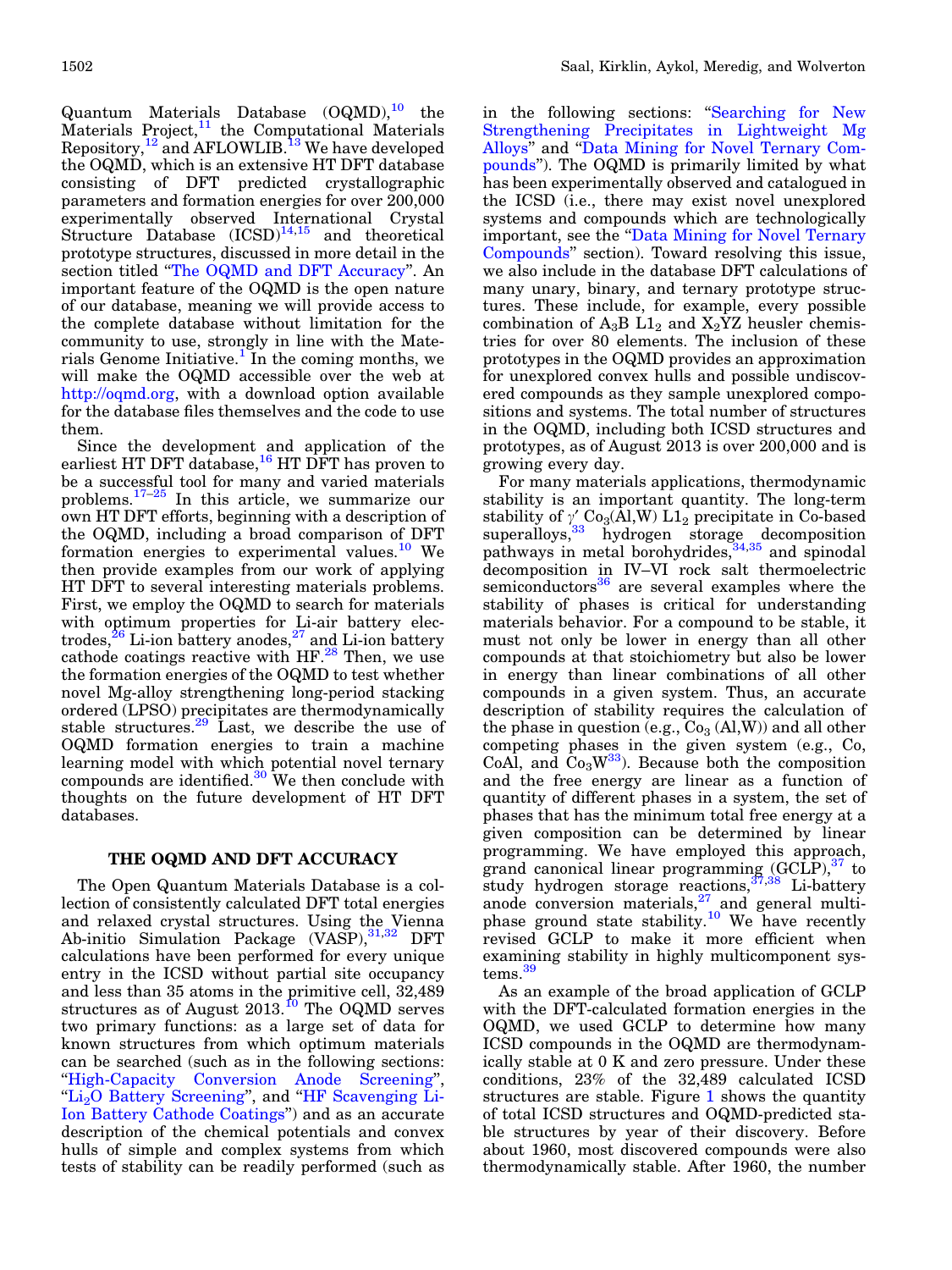<span id="page-2-0"></span>

Fig. 1. The number of OQMD-predicted stable compounds and total ICSD compounds by year of their discovery. The year for a structure corresponds to the earliest publication year for ICSD entries at that given structure's composition and symmetry.

of metastable structures per year grew rapidly, outpacing the fairly constant rate of stable structure discoveries. The surge in thermodynamically metastable yet experimentally observed structures is perhaps due to the advent of complex synthesis techniques for strained and/or high-pressure structures, such as thin-film deposition and the diamond anvil cell.

As a large database of DFT calculations, the OQMD can be used to perform a broad comparison of DFT predicted properties to experimental measurements to assess the accuracy of the DFT approach. We have done so for thermodynamic stability by comparing 1290 DFT and experimentally measured formation energies compiled in the Scientific Group Thermodata Europe SSUB ther-modynamic database.<sup>[40](#page-8-0)</sup> The SSUB does not contain structural information about a given compound, only a composition. Therefore, we compare an SSUB formation energy to the most stable structure at that composition predicted by DFT, as shown in Fig. 2. The average error between DFT and experimental formation energies is 24 meV/atom and the mean absolute error is 113 meV/atom.

## RESULTS—SUCCESSFUL APPLICATIONS OF OQMD DATABASE

In the following sections, we will discuss five examples from our work for the application of the OQMD to materials design problems covering a range of materials types.

# High-Capacity Conversion Anode Screening

Because of their commercial significance and amenability to simple bulk analysis with DFT, batteries were one of the first areas to be tackled patteries were on the most through using HT DFT.<sup>41,[42](#page-8-0)</sup> While previous high-throughput



Fig. 2. Comparison of the DFT-predicted formation energies with difference between the experimental<sup>[40](#page-8-0)</sup> and DFT values. The black line indicates perfect agreement between the two, the solid red line indicates the average agreement, and the dashed red lines one and two standard deviations. Histograms are provided for both axes. The thick red line corresponds to a normal distribution fitted to the histogram of the formation energy differences.

studies have focused on the cathode of Li-ion batteries, we have used the OQMD to search for novel high-capacity anodes $27$  in three promising classes of materials: transition metal silicides, stannides, and phosphides. Although a patchwork of silicon,<sup>4</sup>  $\[\text{tin},\frac{47-50}{ }$  and phosphorus<sup>[51–55](#page-8-0)</sup> compounds has been explored as anode materials in the past, a complete and systematic study of these materials had never been undertaken. We studied this entire class of materials, looking for promising battery reactions based on a series of thermodynamic screens.

Important descriptors for a battery reaction are voltage, gravimetric and volumetric capacity, and volume expansion. The voltage is important in an anode for two reasons: (I) In a low-voltage anode, where the voltage is only slightly higher than that of metallic lithium, lithium metal can form as dendrites, introducing major safety risks, and (II) in a high-voltage anode, the energy density of the total cell is diminished. Finally, it has been observed that internal stresses from the enormous volume expansion associated with extremely high lithium capacity in silicon lead to rapid cell degradation.<sup>[56](#page-8-0)</sup> We speculated that finding reactions which have lower volume product phases may represent an avenue to lower volume expansion—and improved cyclability—in anode materials.

All three anode traits described can be calculated from DFT-predicted ground-state thermodynamics. We explored all possible Li-ion anode reactions within the OQMD to find the optimum anode material based on these quantities, as summarized in Fig. [3](#page-3-0). As a result of this screening process, several conversion reactions were found that exhibited high capacities, moderate voltages, and minimal volume expansion. As a promising indicator of the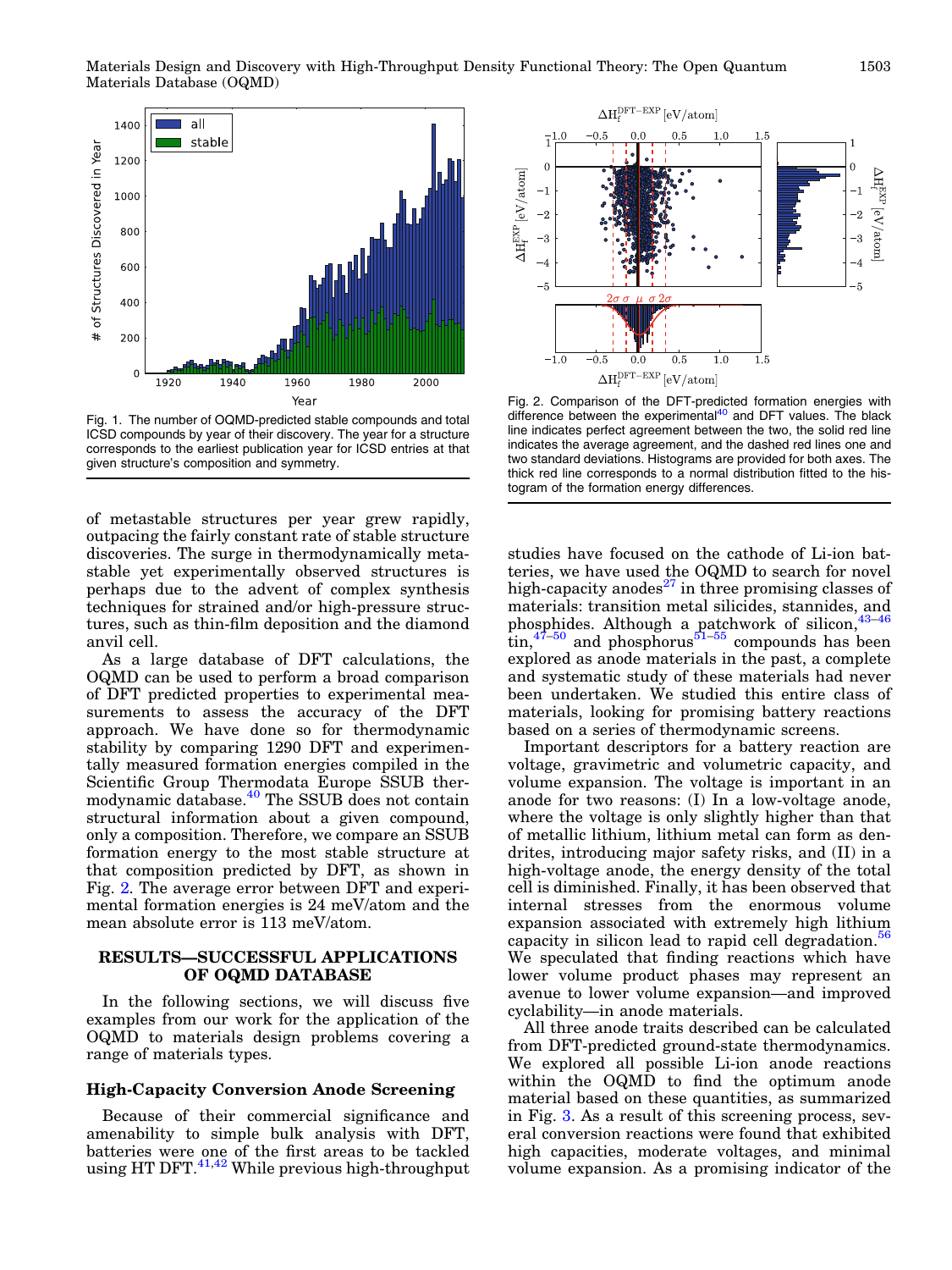<span id="page-3-0"></span>

Fig. 3. Initial voltage and gravimetric capacity for transition metal silicides, stannides, and phosphides lithiation reactions in the OQMD. The color of the points is determined by the volume change per lithium atom for the reaction.<br>Fig. 4. Initial voltage and gravimetric capacity for HT DFT predicted<br>respectively.

selective ability of our screens, one of the anode materials that passed through the screen was  $CoSn$ —which is already a known anode material,  $57$ currently employed as the active component of Sony's Nexelion battery (Sony Corporation, Tokyo, Japan). Sixteen potential candidate reactions were predicted, three of which stood out as being the most promising: TiP,  $LiSiNi<sub>2</sub>$ , and  $CoSi<sub>2</sub>$ .

#### Li2O Battery Screening

Recently, a new approach to lithium-air batteries was described by Johnson et al.<sup>[58](#page-8-0)</sup> and Trahey et al.<sup>59</sup> in which  $Li_5FeO_4$  was cycled in a cell open to oxygen. In this system, after electrochemically delithiating this material, a surprisingly high voltage was observed. This high voltage covers a large amount of capacity and is attributed to the reinsertion of  $Li<sub>2</sub>O$  units. When such novel reaction types or battery architectures are developed, it is tremendously efficient to survey the new field very rapidly using a HT DFT database because the new search space is so open to exploration. To that end, the existing database of calculated structures in the OQMD was employed to screen for other reactions involving  $Li<sub>2</sub>O$  units that may follow a similar  $path.<sup>26</sup>$  $path.<sup>26</sup>$  $path.<sup>26</sup>$ 

To begin, the OQMD was used to define every possible reaction of structures which satisfies the equation

$$
\begin{aligned} (\text{Li}_2\text{O})_n \cdot (\text{A}_x\text{O}_y) &\leftrightarrow m\bigg(2\text{Li} + \frac{1}{2}\text{O}_{2(g)}\bigg) \\ &+ (\text{Li}_2\text{O})_{n-m} \cdot (\text{A}_x\text{O}_y) \end{aligned} \tag{1}
$$

where for the completeness of the search, "A" can be any compound and not just an element. For instance,  $Li<sub>4</sub>KAIO<sub>4</sub>$  in this reaction can react to form  $KAlO<sub>2</sub>$ . According to the search, 255 "A" compounds in the ICSD can satisfy Eq. 1, as summarized in Fig. 4. The stability of the compounds is then taken into account, excluding reactions that do not occur by two-phase equilibria (i.e., indirect).<sup>[37,60](#page-8-0)</sup> Last, several of additional constraints were applied to mimic the



Li-ion anode reactions (Eq. 1). The color of each point indicates the widest DFT bandgap of any step in the reaction, with red indicating wide bandgap reactions and blue indicating narrow bandgap reactions. The shape of the points indicates either direct (circles) or indirect (crosses) reaction paths.

constraints on real battery materials. Reactions were terminated (I) when the reaction encountered a material with a wide DFT bandgap; (II) when the next decomposition step occurs at a high voltage, such that it might endanger the electrolyte; or (III) if the reaction passes through a region of phase equilibria containing more than two phases.

This reaction enumeration process was performed under a set of very stringent requirements and again at a wider tolerance. Once the reactions were determined, the results were screened for the highest possible capacity. The best materials that were identified by the very stringent requirements are being disclosed in another publication, $26$  but among the rest of the results were several known expected reactions (which builds our confidence in the screening methodology), as well as several new, promising, and previously unknown reactions. For instance, the reaction that was the inspiration for this search  $(Li<sub>5</sub>FeO<sub>4</sub>)$  was recovered, which supports the selection of reaction descriptors and screening criteria. Several more reactions show potential when the less strict screening conditions are used. Among these is LiOH, which is the reaction product of Li-water  $\text{cells},\frac{35,61,62}{3}$  which have been observed. Also predicted is  $Li<sub>2</sub>CO<sub>3</sub>$ ; it is the dead product phase of  $CO<sub>2</sub>$  and lithia, which is the reason  $CO<sub>2</sub>$  must be scrubbed from Li-air cells, and has also been studied as a possible battery itself. $63$  As a result of this study, the list of reactions that are likely worth experimental investigation has been reduced from 255 to the 10 most likely to yield high capacity and cyclability.<sup>26</sup>

## HF Scavenging Li-Ion Battery Cathode Coatings

Degradation of electrodes, induced by their contact with the electrolyte, has to be suppressed to improve the capacity retention and rate capability of Li-ion batteries.[64,65](#page-8-0) Coating the cathode material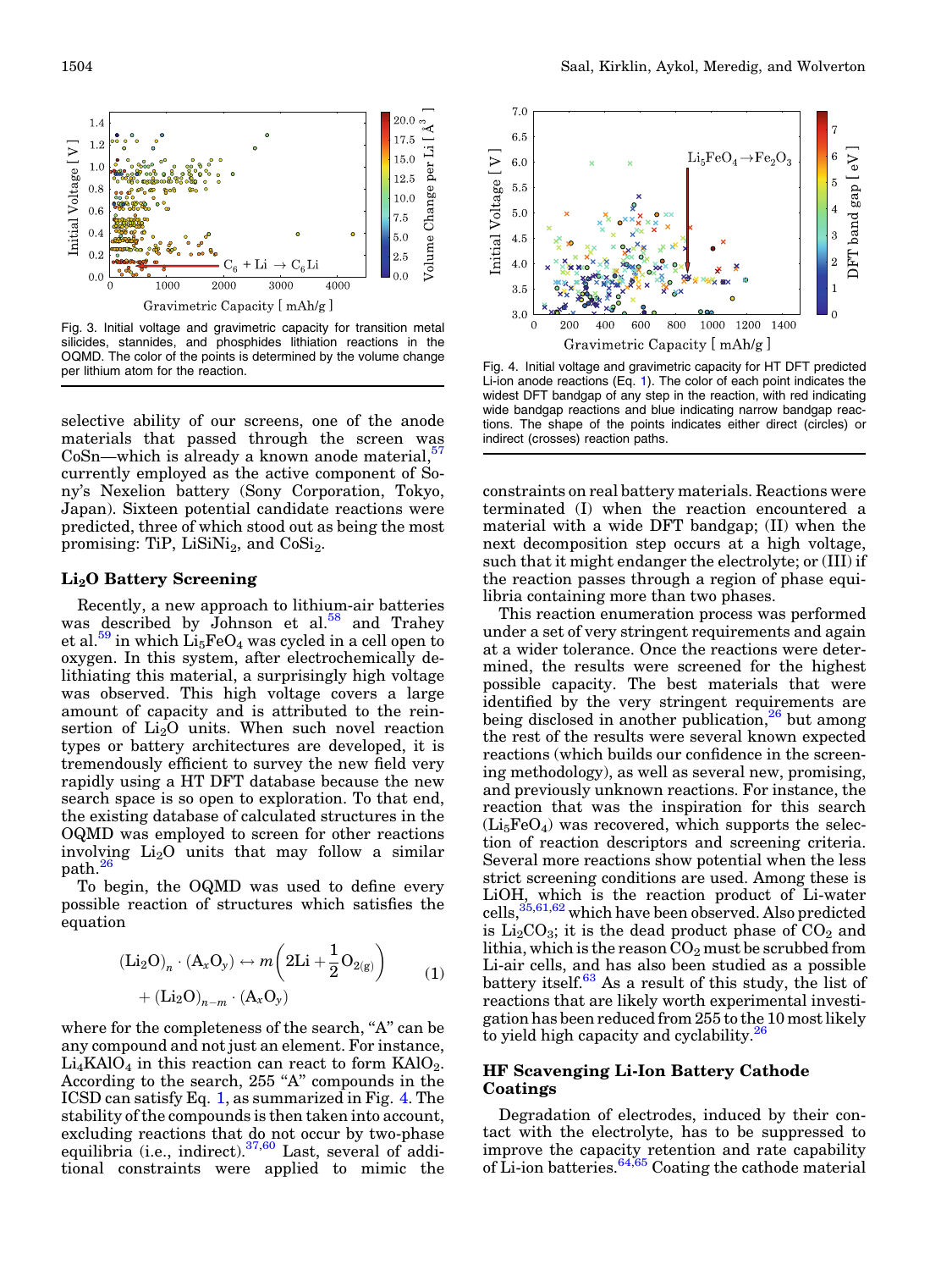is an effective remedy to retard the capacity fading upon cycling,  $66,67$  but experimentally testing all coating candidates for a given cathode is a resourcedemanding task that requires fabrication, cycling, and disassembly of the batteries. We have recently performed an HT DFT screening of metal oxide cathode coatings for Li-ion batteries to predict promising coatings a priori.<sup>[28](#page-7-0)</sup> The hydrogen-fluoride (HF) scavenging capability of the coating materials was chosen as the primary design attribute because the highly corrosive HF present in conventional  $LiPF_6$ -based electrolytes is known to attack the cathode and trigger the dissolution of redox-active metal ions into the electrolyte. $64,68$  Contemporary battery technology requires functional coatings that can preferentially react with HF in presence of the cathode, $69$  beyond what is expected from a simple protective barrier. We employ the OQMD to scan for materials that can serve as  $HF$  scavengers.<sup>[28](#page-7-0)</sup>

aterials that can serve as HF scavengers.<sup>20</sup><br>For an oxide coating  $\left(M_xO_{\frac{1}{2}}\right)$ , a generic HF-scavenging reaction producing it's conjugate fluoride  $(M<sub>r</sub>F)$  can be written as

$$
M_xO_{\frac{1}{2}} + HF \rightarrow M_xF + \frac{1}{2}H_2O \qquad (2)
$$

The free energy of this reaction, approximated as the DFT enthalpy at  $T = 0$  K ( $\Delta H_{\text{s-HF}}$ ), is a natural measure of the HF-scavenging capability of the coating  $M_xO_x$ . The first screening criterion was selected as  $\Delta H_{\textrm{s-HF}}$  [coating]  $< \Delta H_{\textrm{s-HF}}$  [cathode] to ensure the preferential reaction of HF with the coating over the cathode material. However, to estimate  $AH_{\text{s-HF}}$  [cathode], a reaction between the cathode material and HF (i.e., the HF-attack reaction) analogous to Eq. 2 must be devised, such as  $\frac{1}{4}\text{LiCoO}_2 + \text{HF} \rightarrow \text{Product(s)} + \frac{1}{2}\text{H}_2\text{O} \text{ for } \text{LiCoO}_2,$ where one needs to specify the product(s). Our approach to this problem was to find the combination of phases that yields the lowest energy at the chemical composition corresponding to the product(s) in the HF-attack reactions using GCLP along with OQMD. Because the calculated  $\Delta H_{\text{s-HF}}$  [cathode] values is on the order of  $-0.3$  eV/HF for typical cathode materials  $(LiCoO<sub>2</sub>, LiNiO<sub>2</sub>, LiMn<sub>2</sub>O<sub>4</sub>$  $LiFePO<sub>4</sub>$ , etc.), the first screen amounts to finding coating materials with  $\Delta H_{\text{s-HF}}$  values more negative than –0.3 eV/HF. Volumetric  $(\Omega_V)$  and gravimetric  $(\Omega_{\rm G})$  HF-scavenging capacities (defined as moles of HF that a coating scavenges per unit volume and gram, respectively) were introduced as additional design parameters. As the volume of the coating increases, it becomes more likely to impede Li and electron transport, and as the mass of the coating increases, specific properties (such as the energy density) degrade. Consequently, to design optimal coatings, both  $\Omega_V$  and  $\Omega_G$  need to be maximized.

Unlike the insertion cathodes with fast kinetics, stable oxides and fluorides are expected to be lithiated mostly via relatively sluggish conversion reactions<sup>[70,71](#page-8-0)</sup> requiring significant overpotentials to reverse upon charging. The overpotential may lead to entrapment of Li in the coating and impair the rate capability as well as the capacity of the battery. This cyclable-Li loss into a coating may occur if the voltage decreases to a level comparable to the lithiation voltage of the coating upon discharging the battery. Accordingly, we selected a typical Li-ion battery discharge cutoff of  $\sim 3.0$  V as the upper lithiation voltage limit for screening the coatings. In fact, the conjugate fluoride  $M_xF$  of a given oxide  $M_xO_{\frac{1}{3}}$  in Eq. 2 almost always has a conversion voltage higher than  $M_xO_{\frac{1}{2}}$  (except for a few alkali/alkaline earth M).<sup>[28](#page-7-0)</sup> Fluorides are, therefore, more prone to reacting with lithium, and accordingly, the lithiation voltage of  $M_{x}$ F was chosen as the fourth design attribute.

The high-throughput screening was carried out within the four-dimensional design space of  $\Delta H_{\text{s-HF}}$ ,  $\Omega_V$ ,  $\Omega_G$ , and lithiation voltage in a set of 81 s-, p-, and d-block binary metal oxide coating candidates, for which a reaction in the form of Eq. 2 can be devised using the compounds available in the ICSD (see Fig. 5). Materials that are experimentally known to be effective coatings, such as  $\text{Al}_2\text{O}_3$ ,  $\text{ZrO}_2$ , and  $MgO, ^{67-74}$  passed through all screens, and  $\text{Al}_2\text{O}_3$  was found to provide an optimal compromise among all four attributes. Besides this validation of the selected design parameters, we observed that the extent of the experimental capacity retention provided by different coatings on the same cathode is correlated with their HF-scavenging tendencies and capacities, as long as the fluoride produced by the HF-scavenging reaction is a stable solid near room temperature. With an HT thermodynamic analysis of 81 binary oxides, we predicted several new, promising cathode coating candidates with attributes similar to the well-tested coating materials such as  $\text{Al}_2\text{O}_3$  and MgO (see Fig. 5).



Fig. 5. Calculated HF-scavenging tendency  $(-\Delta H_{\text{s-HF}})$  of binary metal oxides versus lithiation voltage of the corresponding metal fluoride product layers. Dashed lines enclose the compounds that pass the  $-\Delta H_{\text{s-HF}}$  and lithiation voltage screens. Point sizes are proportional to the gravimetric HF-scavenging capacities.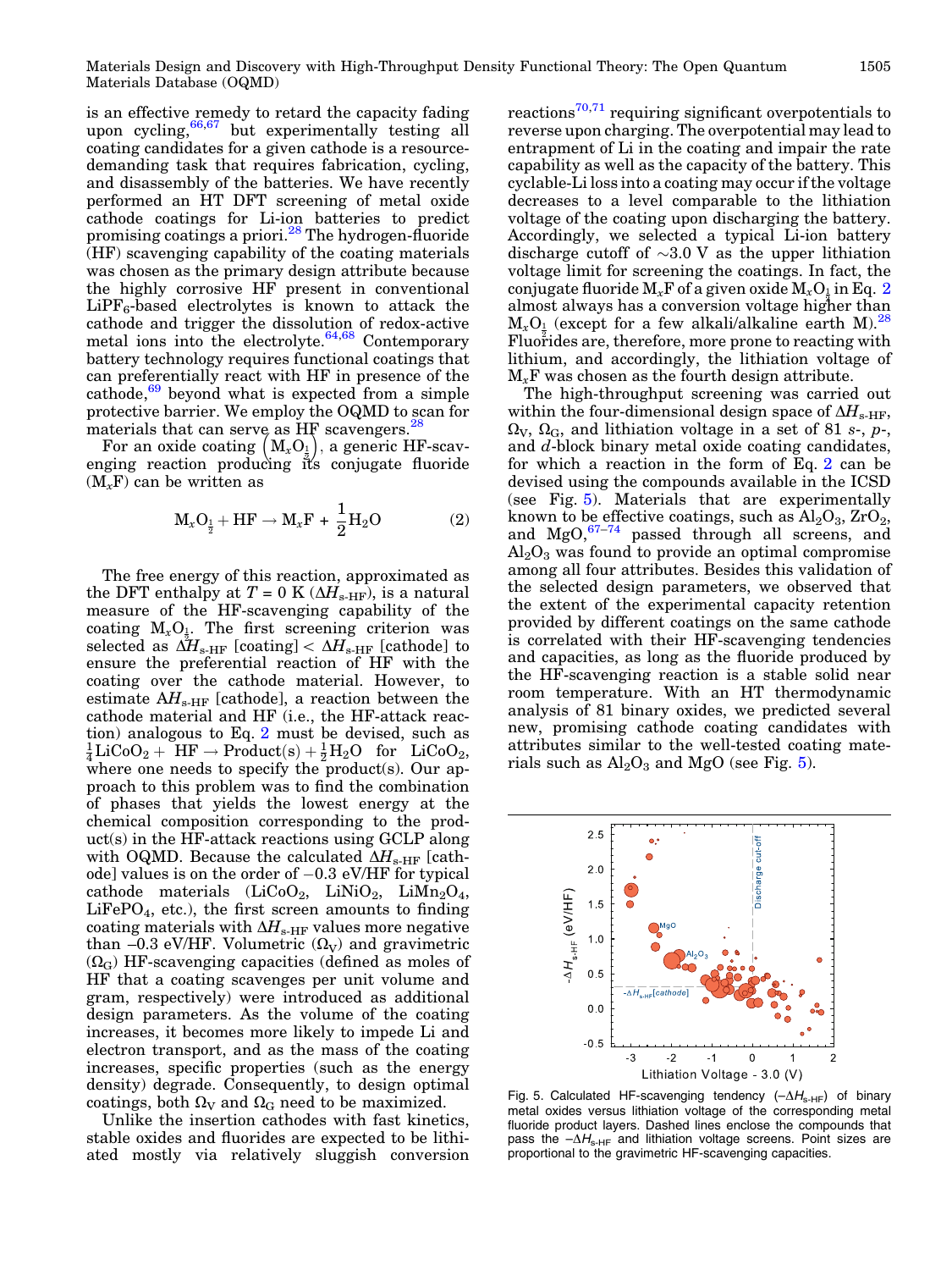## <span id="page-5-0"></span>Searching for New Strengthening Precipitates in Lightweight Mg Alloys

A critical approach to improve the efficiency of transportation systems is to reduce the weight of the vehicles, where a 10% reduction in the weight of a conventional combustion automobile can improve fuel efficiency by  $6-8\%$ .<sup>[1](#page-7-0)</sup> As one of the lightest structural metals, Mg and Mg-based alloys offer an attractive alternative to Al and steel vehicle parts. However, issues with poor strength and ductility have limited the use of Mg in automobiles. Therefore, there has been a large effort in recent years to improve the mechanical properties of Mg alloys. Rare earth (RE) solute additions improve Mg alloy strength and ductility through the appearance of novel precipitates and strengthening mechanisms.<sup>[75](#page-8-0)</sup> One such precipitate, long-period stacking ordered (LPSO) structures, is responsible for dramatic increases in yield strength and ductility, 610 MPa at 15% elongation.<sup>[76](#page-8-0)</sup> However, requiring as much as 1 at.% of expensive RE elements, Mg alloys containing LPSO structures are too costly for many industrial applications. Therefore, we employed HT DFT and the OQMD database to search for alternative, more affordable LPSO-forming elements. $\frac{3}{2}$ 

LPSO structures are observed to be Mg-rich ternary precipitates in  $Mg-X<sup>L</sup>-X<sup>S</sup>$  ternary systems,  $77-87$ where  $X<sup>L</sup>$  is an element larger than Mg and  $X<sup>S</sup>$  is an element smaller than Mg. LPSO structures have been observed in several ternary systems, notably Mg-Y-Zn, as summarized in Fig. 6. LPSO structures, as the name implies, are precipitates that exhibit long-period order of atomic layer stacking along the Mg hexagonal close-packed (hcp)  $c$ -axis. The structures contain order of both the stacking of atomic layers, which alternate between hcp- and



Fig. 6. DFT predicted stability of 14H-i and 18R-i LPSO structures for Mg-X<sup>L</sup>-X<sup>S</sup> ternary systems. X<sup>S</sup> and X<sup>L</sup> elements are given along the vertical and horizontal axes, respectively. The colors are defined by the stability of the LPSO structure relative to the convex hull: blue if the LPSO structure is on the convex hull, yellow if it is within 25 meV/atom above the convex hull, and red if it is more than 25 meV/atom above the convex hull.  $X^L = RE$  systems are given at top and  $X^L \neq \mathsf{RE}$  systems at bottom. Experimentally observed LPSO-forming systems are also indicated with triangles.<sup>[77](#page-8-0)-[87](#page-8-0)</sup> Blue (and possibly yellow) squares without triangles represent predictions of alloy systems where as yet unobserved LPSO structures should be stable.

face-centered cubic (fcc)-type stacking, as well as chemical order within the fcc-stacked layers, with fully ordered arrangements of binary and ternary sets of elements.<sup>[88,89](#page-8-0)</sup> 18R and 14H LPSO structures have been observed, $81,90$  where the number corresponds to the number of atomic layers in the period of the c-axis stacking, and the letter refers to whether the structure has rhombohedral or hexagonal symmetry. Only recently has the crystal structure of the LPSO precipitates been fully determined, $88,89$ with  $Mg_{71}X_8^LX_6^S$  as the formula for the 14H LPSO "interstitial" structure model. $91$  For a DFT study of intermetallic stability, where energy differences are on the order of 0.01 eV/atom, an accurate crystal structure is necessary.

To predict novel non-RE LPSO chemistries, we first tested the ability of DFT to predict the known LPSO-forming  $Mg-X^L-X^S$  ternary systems. The stabilities of 85 Mg-RE-X<sup>S</sup> LPSO structures were predicted with DFT by comparing the LPSO structure total energy to the OQMD convex hulls for every system as generated by GCLP at the LPSO composition. The results, summarized in Fig. 6, agree perfectly with experimental observations, where all 11 known LPSO forming ternary systems are predicted by DFT to form a stable LPSO structure. Furthermore, 41 novel RE-containing LPSO systems are predicted as well, each representing a ternary system awaiting experimental investigation and confirmation of the DFT prediction. Having proven DFT's ability to predict LPSO stability, we extended the search to include 11 non-RE  $X<sup>L</sup>$  elements, primarily focusing on elements larger than Mg. As shown in Fig. 6, four non-RE elements are shown to form stable, or nearly stable, LPSO structures: Pa, Ca, Th, and Sr. Pa and Th are radioactive, severely limiting their applicability. Ca and Sr are promising, particularly the Mg-Ca-Zn system, which is predicted to form stable LPSO structures. Mg-Ca-Zn alloys have been explored experimentally and LPSO structures have not been observed. $92-95$  However, these alloys have different compositions from those that have formed LPSO structures and were not extruded in the manner that has known to readily form LPSO structures. Therefore, using HT DFT and the OQMD, we predict not only 41 novel RE-containing LPSO systems but also Ca and Sr additions as potential affordable alternatives to RE elements to form LPSO structures in Mg alloys.

## Data Mining for Novel Ternary Compounds

An issue with HT DFT materials design is that the set of materials in the database is limited to those experimentally observed because DFT requires, as input, the crystal structure. There are two consequences of this limitation. First, the true convex hull for unexplored systems may be incorrect. To an extent, this is addressed within the OQMD in a limited way by the calculation of many prototype structures,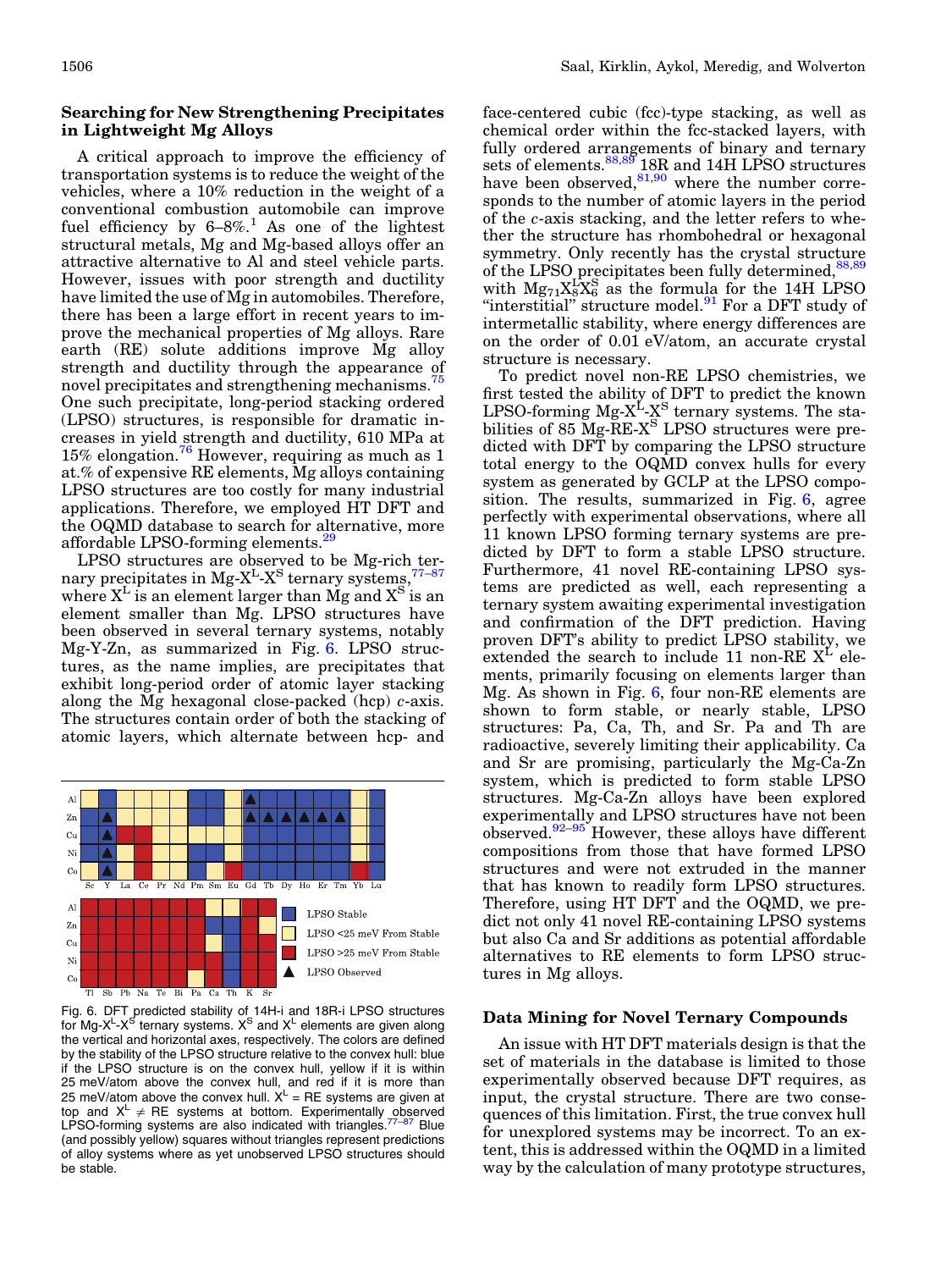as discussed in the section titled ''[The OQMD and](#page-1-0) [DFT Accuracy](#page-1-0)". Second, the discovery of novel materials is limited to the set of structures calculated within the database. For example, a search for novel large bandgap materials would be limited to structures observed in the ICSD and common prototypes as opposed to truly novel complex crystal structures. Predicting the ground-state crystal structure for arbitrary compositions remains a heavily studied yet elusive goal. $38,96-98$  The primary difficulty is that, at a given composition, many structures (on the order of millions) must be tested to ensure an accurate prediction of the ground state. For sufficient accuracy, DFT must be used to test the quality of potential structures but is still far too costly for this task.

Meredig et al. $30$  approached this problem by avoiding the question of structure altogether by training a pair of heuristic and machine learning (ML) models with OQMD data and using a combination of the models to quantitatively predict the formation energies of arbitrary ternary compositions. With such an approach, all possible ternary compositions can be explored at a fraction of the computational time and cost of a single DFT calculation and the most likely compositions with novel ternary compounds can be explored with DFT structure prediction methods or experiments. The heuristic model employs a well-established approach to predict A-B-C ternary formation energies by taking the composition-weighted average of those from the A-B, A-C, and B-C binary systems. $99,100$  When applied to the known OQMD data, this heuristic greatly underestimates the DFT formation energies but in a very systematic way. Fitting the heuristic to the DFT calculated OQMD ternary formation energies results in a simple correction:  $AH_F^{\text{heur-corr}}$  =  $1.50\Delta H_{\mathrm{F}}^{\mathrm{heur}} - 0.02$  eV. The ML model<sup>[101](#page-8-0)</sup> incorporates numerous decision trees to learn the behavior of element interactions to quantitatively predict formation energies of arbitrary compositions. Although ML has been previously used to predict stable crystal structures at given compositions,  $97,102,103$  the application of ML in the current work is unique in that a quantitative, structureindependent property prediction is produced.

The accuracy of the combined heuristic and machine learning model approach has been tested by training the models with 4000 OQMD ternary compound formation energies and then using the models to predict the formation energies of  $\sim 8700$ others that have been already calculated within OQMD. The agreement with DFT is very close, with mean absolute errors about half of what is typical of DFT compared to experiment  $(\sim 0.11 \text{ eV}$ /atom, see the section titled '['The OQMD and DFT Accuracy'](#page-1-0)'). Having demonstrated the ability of these two models to predict the formation energy of ternary compounds without the need for an input structure, Meredig et al. $30$  then applied these models to predict the formation energies of over 1.6 million ternary compositions. These results are summarized in Fig. 7, where the likelihood of a given pair of elements producing a stable ternary compound is plotted, as determined by ranking the stabilities of all the predicted compositions. Such a ranking is made possible because the combined heuristic-ML approach can predict the stabilities of the 1.6 million compositions in minutes, whereas a DFT ground state search of each composition would require tens of thousands of cpu-years. Last, the nine most likely ternary compositions to form new compounds were investigated further with DFT crystal structure prediction to determine possible stable ground states. Of the nine compositions, eight of them form new stable compounds:  $SiYb_3F_5$ ,  $Pa_2O$  $(SiO_6)$ ,  $U_2O(PO_4)_2$ ,  $S_2(VF_6)$ ,  $Pm_2S_3$ ,  $P_3(BrCs_4)$ ,  $Te_3Y_4N_2$ , and  $Ba(TeS_3)$ . There are, of course, many more potential compositions to be explored (approximately 4500), and this approach, currently demonstrated with formation energy, can be applied to many other materials properties for efficient and broad materials discovery. Thus, machine learning and heuristic models trained on OQMD data have been used to efficiently predict several thousand novel stable ternary compositions.

#### FUTURE OUTLOOK

High-throughput density functional theory is fast becoming a powerful tool for approaching complex materials design problems. We have summarized several examples where we successfully employed the OQMD in materials discovery, data mining, and



Fig. 7. Heat map of 1.6 M candidate ternary compositions' stability rankings according to the combined heuristic-ML model. Brighter colors imply higher rankings (greater stability). Each point on the heat map corresponds to the average likelihood of stability of all ternary compounds containing the two elements on the plot axes; e.g., the Fe-Cl point gives the average likelihood of stability of all Fe-Cl-X compounds. The black bars on the plot correspond to either noble gases or several exotic heavy elements that were not considered in the survey.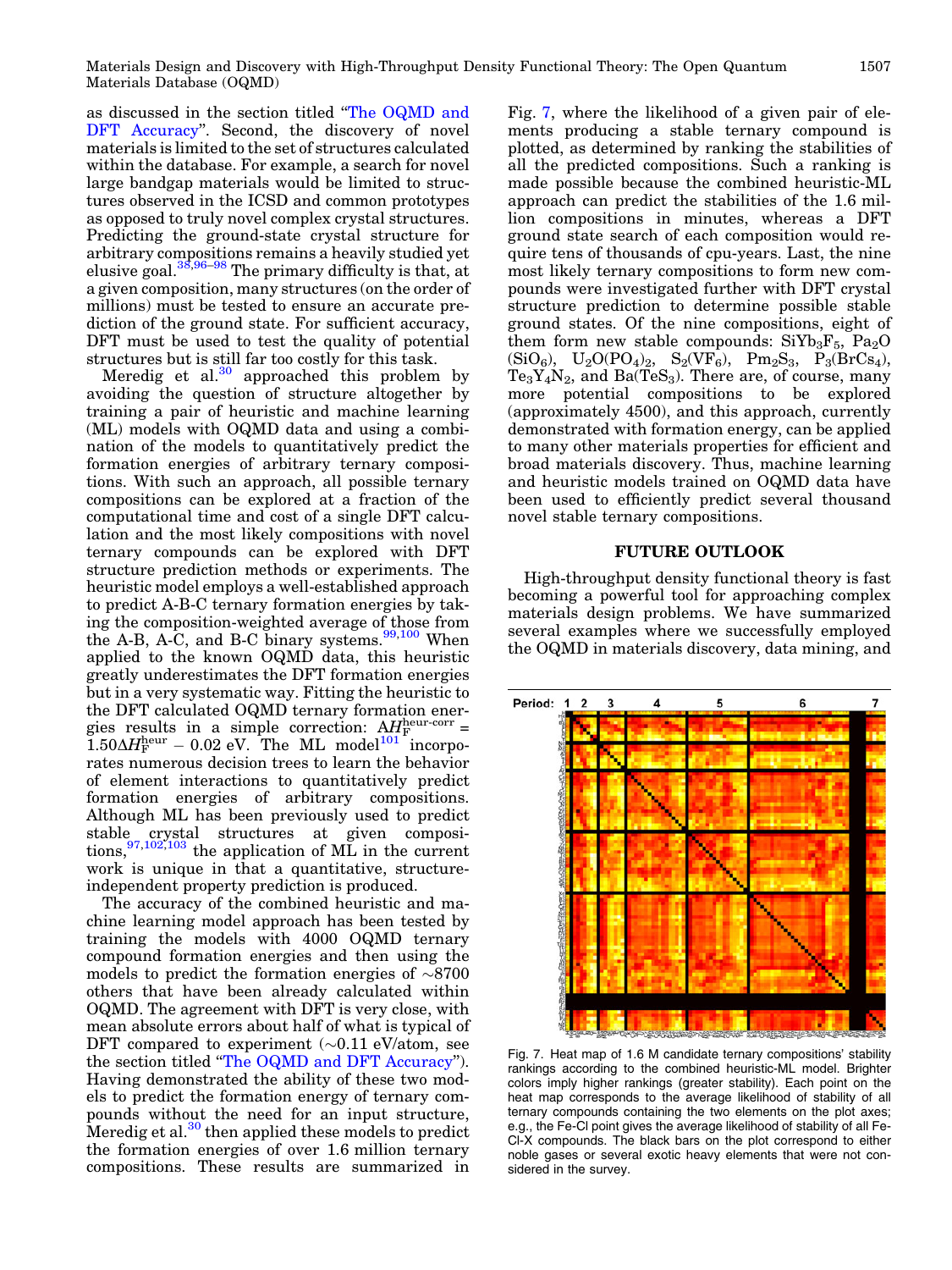<span id="page-7-0"></span>materials optimization. Progress for the creation and use of HT DFT databases will continue along two paths: increasing complexity and increasing understanding. As to the former, the ever-improving speed and efficiency of computing processors will allow for more accurate and more costly calculations to be performed. Both with predictive models more accurate than DFT (such as the GW approximation,  $104$ the random phase approximation,  $105$  and quantum Monte Carlo<sup>[106](#page-8-0)</sup>) and more elaborate DFT calculations (such as finite-temperature frozen phonon calculations and larger, more complex prototype structures), the prediction of HT DFT will grow more accurate and be applicable to more materials properties over time. We are advancing OQMD in this regard with the calculation of more complex and higher-order prototype compounds, including perovskite and heusler structures for every possible chemistry, elastic tensor calculations of the ICSD structures, and the thermodynamic and electronic effects of dilute mixing in thermoelectric materials, all of which will be openly available in updates to the OQMD.

The second path of the future of HT DFT, increasing understanding, is likely the more challenging of the two. With the increasing capability to create new data, making sense of it all becomes more difficult. Data mining techniques, such as those demonstrated in the "Data Mining for Novel Ternary" [Compounds'](#page-5-0)' section, will become critical to effectively solve materials problems with HT DFT databases such as OQMD. Our own future efforts in this regard include complex chemical potential fits to more accurately describe the formation energy of transition metal oxides and halides (compared to the simple fits employed in ''[The OQMD and DFT Accu](#page-1-0)[racy](#page-1-0)'' section). We are also developing additional machine learning models for new types of materials properties, such as bandgap, magnetic moment, and vacancy formation energy. The breadth of HT DFT calculations is also a challenge because tools such as GCLP are only efficient for investigating phase stability in specific, small regions of composition space. We are building tools to efficiently explore and analyze ground state thermodynamics for broad searches of composition space (e.g., 10-component phase diagrams). With improved DFT calculations and data analysis tools, HT DFT will become an even more critical tool in materials science.

#### ACKNOWLEDGEMENTS

We would like to acknowledge funding support from the following sources: the Center for Electrical Energy Storage: Tailored Interfaces, an Energy Frontier Research Center funded by the U.S. Department of Energy, Office of Science, Office of Basic Energy Sciences (to S. K.); The Dow Chemical Company (to M. A.); the Ford-Boeing-Northwestern Alliance for the LPSO study and U.S. Department of Energy, Office of Basic Energy Sciences through grant DE-FG02-98ER45721 for work on the OQMD

(to J. E. S.); and the Department of Defense through the National Defense Science & Engineering Graduate Fellowship Program with further support by DOE under Grant No. DE-FG02-07ER46433 (to B. M. and C. W.). Calculations were performed on the Northwestern University high-performance computing system Quest, as well as on resources of the National Energy Research Scientific Computing Center, which is supported by the Office of Science of the U.S. Department of Energy under Contract No. DE-AC02-05CH11231.

#### REFERENCES

- 1. National Science and Technology Council, Materials Genome Initiative for Global Competitiveness, Tech. Rep. (June 2011).
- 2. P. Hohenberg and W. Kohn, *Phys. Rev.* 136, B864 (1964).<br>3. W. Kohn and L.J. Sham. *Phys. Rev.* 140. A1133 (1965).
- W. Kohn and L.J. Sham, *Phys. Rev.* 140, A1133 (1965).
- 4. J. Perdew and A. Zunger, Phys. Rev. B 23, 5048 (1981).
- 5. J. Ihm, A. Zunger, and M.L. Cohen, J. Phys. C Solid State 12, 4409 (1979).
- 6. D. Ceperley and B. Alder, Phys. Rev. Lett. 45, 566 (1980).
- 7. J. Ihm, M. Yin, and M.L. Cohen, Solid State Commun. 37,
- 491 (1981). 8. J. Hafner, C. Wolverton, and G. Ceder, MRS Bull. 31, 659 (2006).
- 9. S. Curtarolo, G.L.W. Hart, M.B. Nardelli, N. Mingo, S. Sanvito, and O. Levy, Nat. Mater. 12, 191 (2013).
- 10. J. Saal, S. Kirklin, B. Meredig, A. Thompson, J. Doak, and C. Wolverton, unpublished research (2013).
- 11. A. Jain, G. Hautier, C.J. Moore, S. Ping Ong, C.C. Fischer, T. Mueller, K.A. Persson, and G. Ceder, Comput. Mater. Sci. 50, 2295 (2011).
- 12. D.D. Landis, J.S. Hummelshoj, S. Nestorov, J. Greeley, M. Dulak, T. Bli-gaard, J.K. Norskov, and K.W. Jacobsen, Comput. Sci. Eng. 14, 51 (2012).
- 13. S. Curtarolo, W. Setyawan, S. Wang, J. Xue, K. Yang, R.H. Taylor, L.J. Nelson, G.L. Hart, S. Sanvito, M. Buongiorno-Nardelli, N. Mingo, and O. Levy, Comput. Mater. Sci. 58, 227 (2012).
- 14. G. Bergerhoff, R. Hundt, R. Sievers, and I.D. Brown, J. Chem. Inf. Model. 23, 66 (1983).
- 15. A. Belsky, M. Hellenbrandt, V.L. Karen, and P. Luksch, Acta Crystallogr. B 58, 364 (2002).
- 16. G. Jóhannesson, T. Bligaard, A. Ruban, H. Skriver, K. Jacobsen, and J. Norskov, Phys. Rev. Lett. 88, 1 (2002).
- 17. T. Bligaard, G.H. Johannesson, A.V. Ruban, H.L. Skriver, K.W. Jacobsen, and J.K. Nørskov, Appl. Phys. Lett. 83, 4527 (2003).
- 18. M. Andersson, T. Bligaard, A. Kustov, K. Larsen, J. Greeley, T. Johannessen, C. Christensen, and J. Nørskov, J. Catal. 239, 501 (2006).
- 19. J. Greeley, T.F. Jaramillo, J. Bonde, I.B. Chorkendorff, and J.K. Norskov, Nat. Mater. 5, 909 (2006).
- 20. A. Jain, S.-A. Seyed-Reihani, C.C. Fischer, D.J. Couling, G. Ceder, and W.H. Green, Chem. Eng. Sci. 65, 3025 (2010).
- 21. G. Hautier, A. Jain, S.P. Ong, B. Kang, C. Moore, R. Doe, and G. Ceder, Chem. Mater. 23, 3495 (2011).
- 22. S. Wang, Z. Wang, W. Setyawan, N. Mingo, and S. Curtarolo, *Phys. Rev. X* 1, 021012 (2011).
- 23. K. Yang, W. Setyawan, S. Wang, M. Buongiorno Nardelli, and S. Curtarolo, Nat. Mater. 11, 614 (2012).
- 24. L. Yu and A. Zunger, Phys. Rev. Lett. 108, 068701 (2012).
- 25. X. Zhang, L. Yu, A. Zakutayev, and A. Zunger, Adv. Funct. Mater. 22, 1425 (2012).
- 26. S. Kirklin and C. Wolverton, unpublished research (2013). 27. S. Kirklin, B. Meredig, and C. Wolverton, Adv. Energy Mater. 3, 252 (2013).
- 28. M. Aykol, S. Kirklin, and C. Wolverton, unpublished research (2013).